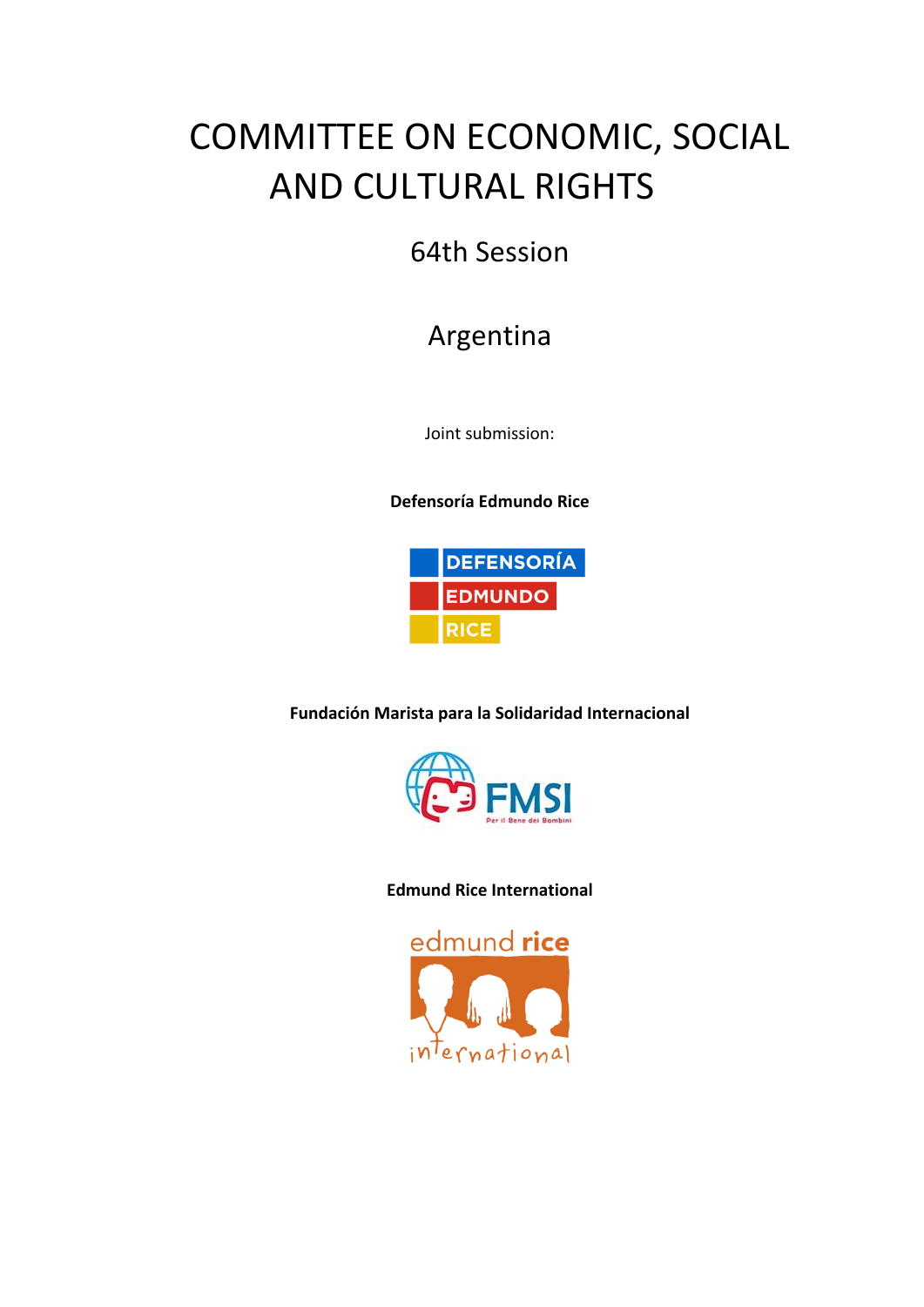#### **Coalition of organizations:**

- 1. **Defensoría Edmundo Rice** is a non-governmental organization established in 2018 with a presence in Argentina, Bolivia, Peru and Uruguay. Its main tasks are the protection and promotion of human rights and eco-justice through education and participation at the national and international levels in mechanisms for the protection of human rights. DER is part of the Edmund Rice International network of organizations.
- 2. Marist Foundation for International Solidarity (FMSI) is an international organization promoted by the Marist Brothers, present in 80 countries. FMSI has more than 10 years of experience working in the field of international solidarity, advocating for children's rights in the world, especially in the field of education. It works at the international level, participating in the UN human rights mechanisms in collaboration with other organizations with similar interests. Since 2011, it has been accredited by ECOSOC.
- 3. **Edmund Rice International (ERI)** is an international non-governmental organization, founded in 2005 and with Special Consultative Status with ECOSOC since 2012. ERI is supported by two Catholic Religious Congregations, the Christian Brothers and the Presentation Brothers. It works with networks of like-minded organizations and in the countries where the two Congregations are present. ERI has a special interest in the rights of the child, the right to education and in eco-justice.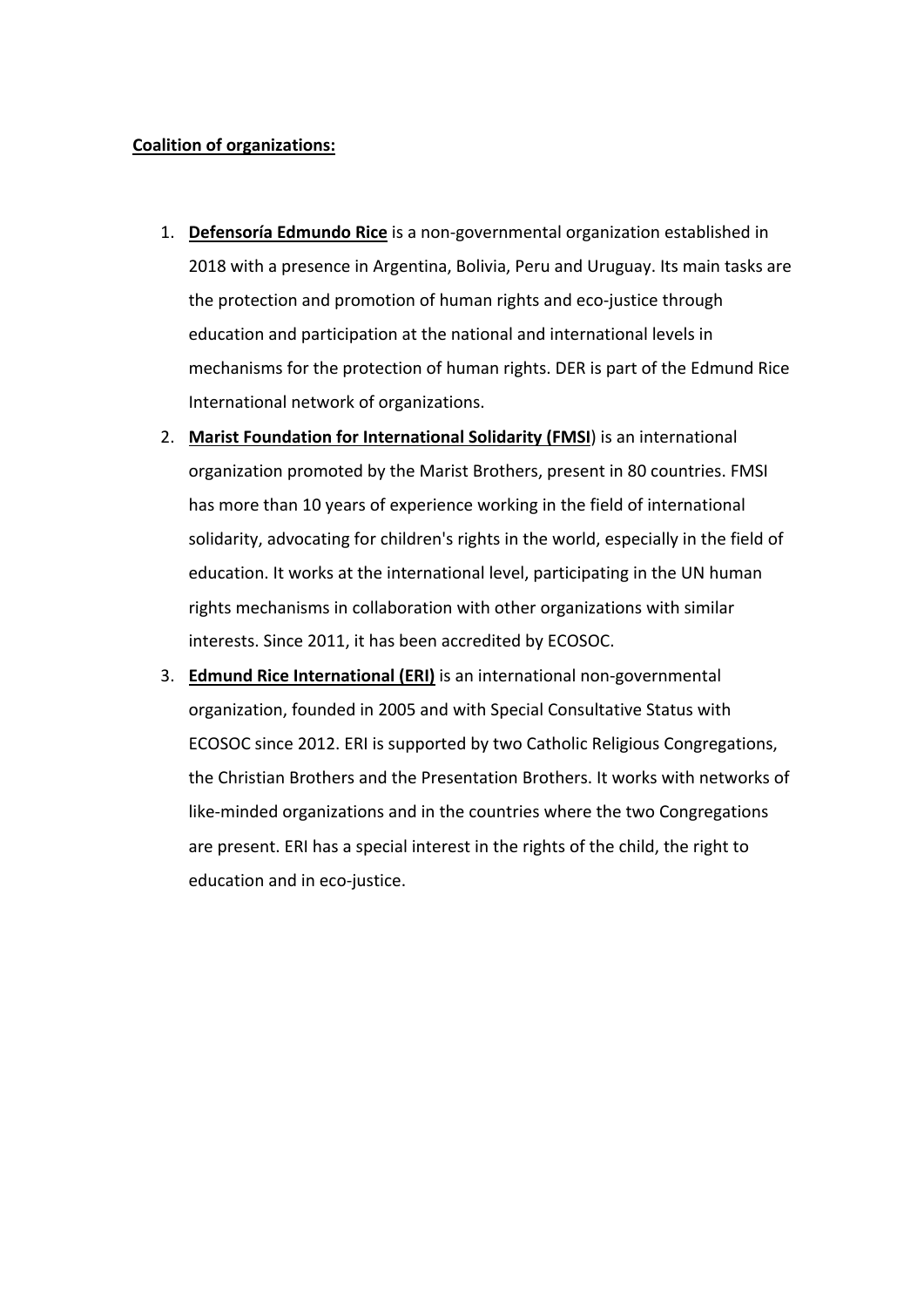- 4. Defensoría Edmundo Rice, FMSI and Edmund Rice International coalition have prepared this report through the implementation of various methodological instruments that ensure that the information collected has the highest degree of veracity possible.
- 5. Thus in addition to interviews with professionals working directly with children and adolescents, including managers, psychologists, tutors and teachers from various public and private schools in the City of Buenos Aires, a questionnaire with open questions was distributed to more than 150 children, between 13 and 17 years of age, who are currently attending school and adolescents and young people who have had to abandon their studies for a variety of reasons.
- 6. These interviews and questionnaires aimed at obtaining data on the current state of education in the City of Buenos Aires, specifically on the barriers that children must overcome in access, remaining in school, participation and conclusion of their secondary studies taking as a base the state plan "Educational Goals 2021".
- 7. Through its Minister of Education Argentina committed in 2008, $<sup>1</sup>$ , to promote</sup> the project: "Metas Educativas 2021: la educación que queremos para la generación de los Bicentenarios"<sup>2</sup> with other Latin-American countries within the framework of the Bicentenary of Independence. The main objective of this agreed educational agenda for the countries of the region was "to improve quality and equity in education in order to tackle poverty and inequality, thus promoting social inclusion." To make effective the achievement of this agreement, eleven goals were established to be realized through different programs and plans that each state should reach by 2021.
- 8. These goals expand the right to education at all levels of compulsory schooling, emphasising in a special way the universalisation of the 4-year of initial

 $1$  Juan Carlos Tedesco. By Cristina Fernández de Kirchner presidency.

<sup>2</sup> *Metas Educativas 2021: la educación que queremos para la generación de los Bicentenarios.* Documento final. San Salvador, may 2008. Page 151 ss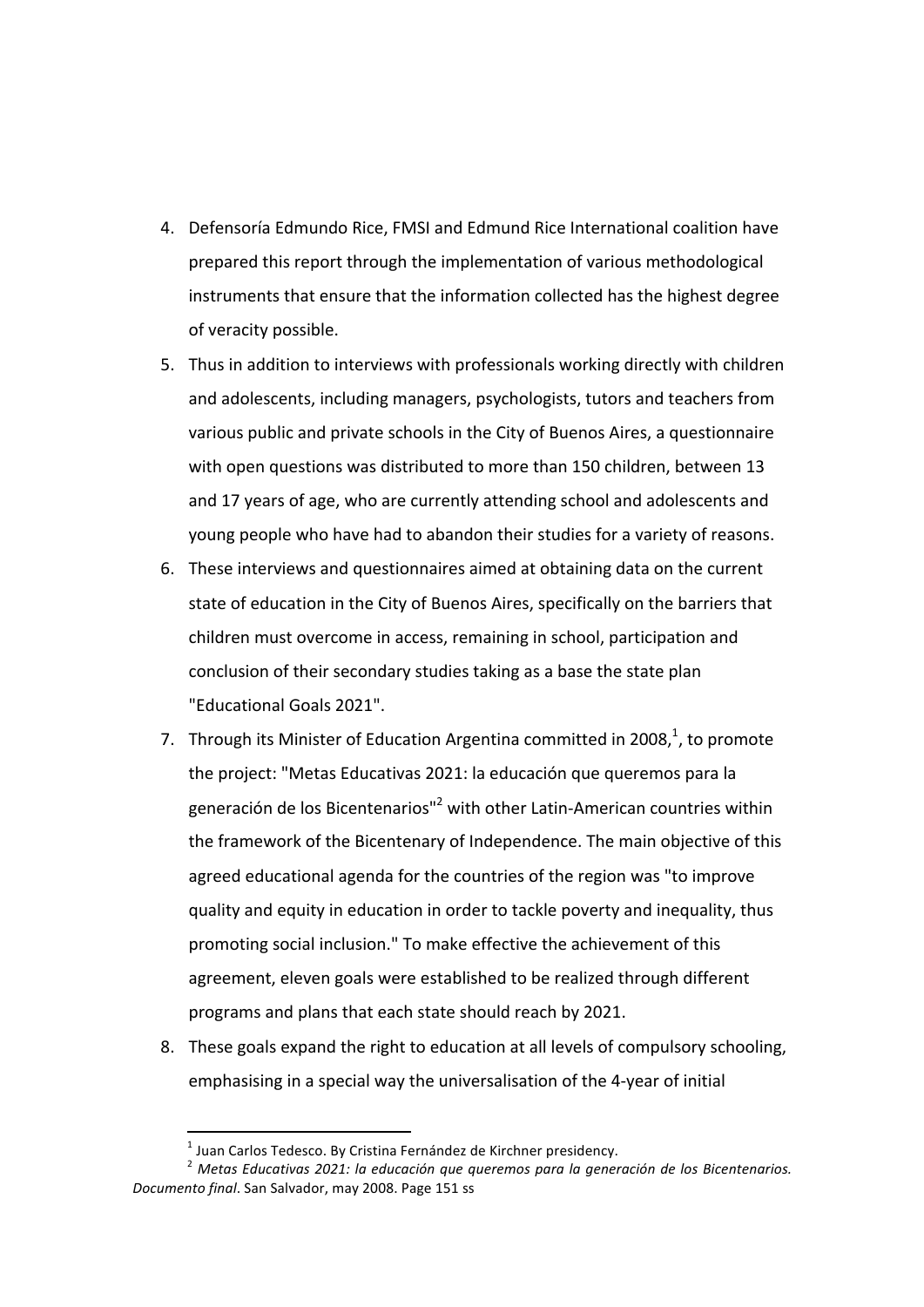education and the access, permanency and effective promotion in the secondary level as way to higher education. Whilst the importance of all goals is recognised, this report will focus on the one referring to secondary education, which is the fourth general goal: "Universalize primary and secondary basic education, and expand access to upper secondary education", with its specific goal 8: "To ensure the schooling of all children in primary education and in basic secondary education in satisfactory conditions".

- 9. Also, it is important to note that in the Universal Periodic Review of 2017<sup>3</sup>, Argentina received specific recommendations concerning the right to education, which were accepted and a commitment made to implement<sup>4</sup>.
- 10. Having initiated the aforementioned interviews with the professionals and principals of the schools used for sampling, this coalition notes some relevant indicators to analyse the effectiveness of the right to education at the secondary level: the scholastic failure, manifested in the repetition of secondary school students and the dropout, of pupils within the "obligatory" system of the secondary level and a pedagogical inability manifested in the containment and accompaniment of the school trajectories of many young people. The professionals that were interviewed also noted the scarce, or nil investment on the part of the state in infrastructure (building improvement, heating, computer equipment, etc.); in the initial and ongoing teacher training according to the educational needs of the young people of today and in the recognition of the teaching function, with decent wages. Another relevant indicator highlighted the mismatch of the school curriculum which has little or no relevance and motivation for the students.
- 11. In Argentina, since 2006 with Law 26,206 (Ley de Educación Nacional), secondary education is mandatory, and must be guaranteed by the State for everybody. In Buenos Aires City there are a little more than 229 thousand students enrolled in the secondary system distributed across 493 schools, under both private and state management. (our system is unique, and

 $3$  6 of November of 2017. Human Rights Council. 28° Period session. www.upr-info.org 107.114;107.116;107.117:https://www.upr-

info.org/sites/default/files/document/argentina/session\_28\_-\_november\_2017/a\_hrc\_37\_5\_s.pdf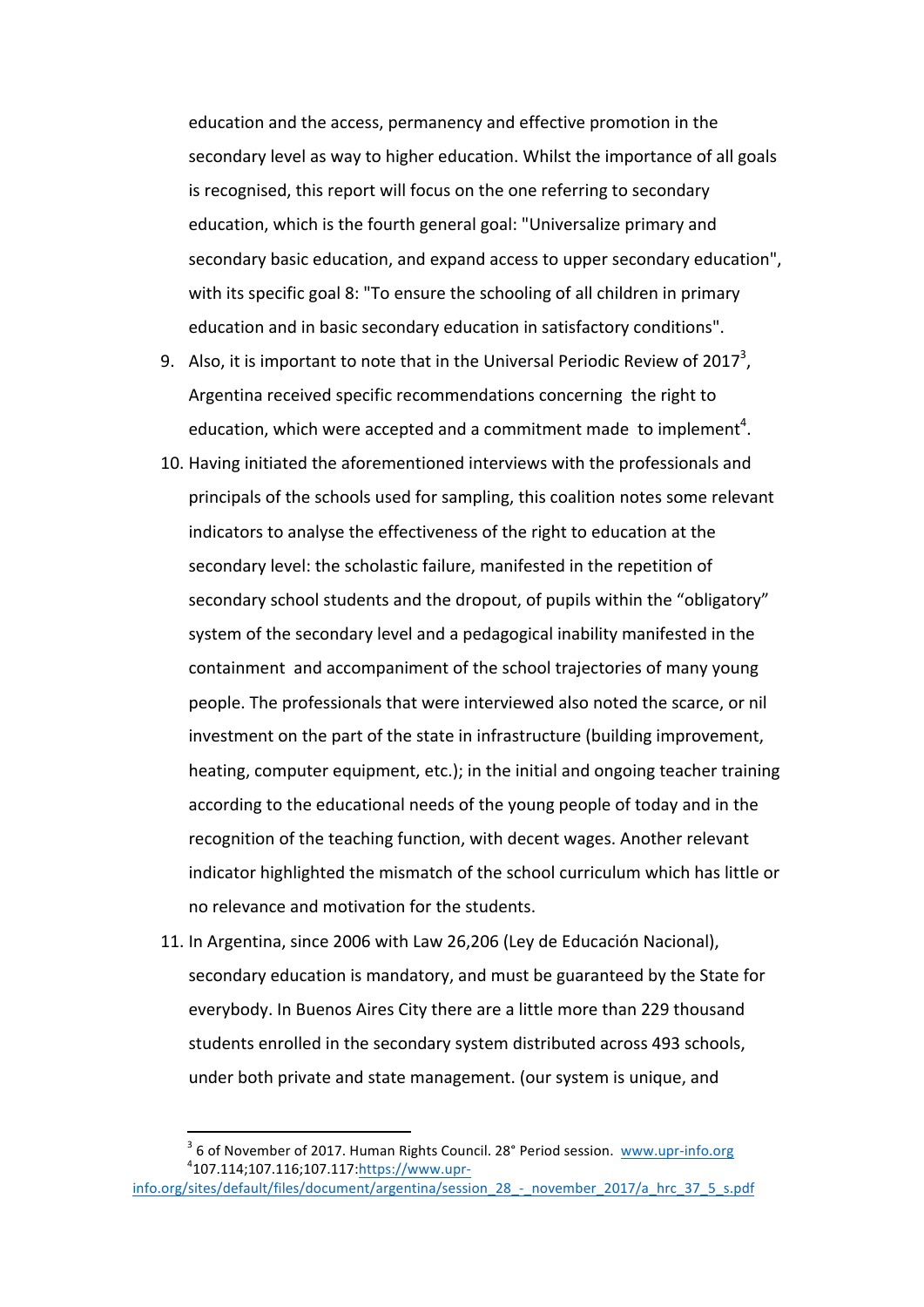education can be provided by the state, private or social groups) Since 2011 more than a thousand students per year join the school system in Buenos Aires  $City.<sup>5</sup>$ 

- 12. The efforts of the State should not rest solely on the expansion of coverage itself, but also on the creation of educational conditions that guarantee access, allows children and youth to effectively complete their education or guarantee employment. For a child, of any age, to successfully complete the expected educational trajectory an acceptable level of well-being in his or her family is necessary. In accordance with the International Covenant on Economic, Social and Cultural Rights, the State "must grant the family the widest possible protection and assistance, especially for its constitution and while it is responsible for the care and education of the children under its responsibility ".6
- 13. The state is acting in a contradictory manner when proclaiming the right of children to complete their education when it does not have any retention or promotion policies. So it is the same State that expels them from the system. The state also talks about inclusive education but by including every child without the necessary resources allocated to education the opportunity to have a better quality education is lost.
- 14. There is data available to explain the incapacity of the State to guarantee the right to secondary education. in 2016 there were more than 300 thousand students who finished their primary school and did not attend secondary school<sup>7</sup>. The reasons can be many and varied: the need to work to contribute to a fragile and precarious family economy; not having close access to the school or having to travel long hours to attend; not having the necessary materials (tools, books, etc.); little or no access to information technologies; lack of motivation of the curricula content; teachers with a lack of training and ability to work with the needs of the teenagers and the way they understand the

 $<sup>5</sup>$  Relevamientos Anuales Dirección de Información y Estadística Educativa - Dirección Nacional</sup> de Planeamiento de Políticas Educativas - Secretaría de Innovación y Calidad Educativa - Ministerio de Educación de la Nación (disponible en http://portales.educacion.gov.ar/diniece/2016/08/24/bases-dedatos-por-escuela-con-id/)<br><sup>6</sup> Artículo 10 Pacto Internacional de derechos económicos, sociales y culturales.

 $^7$  Dirección de Información y Estadística. Relevamiento Anual 2016.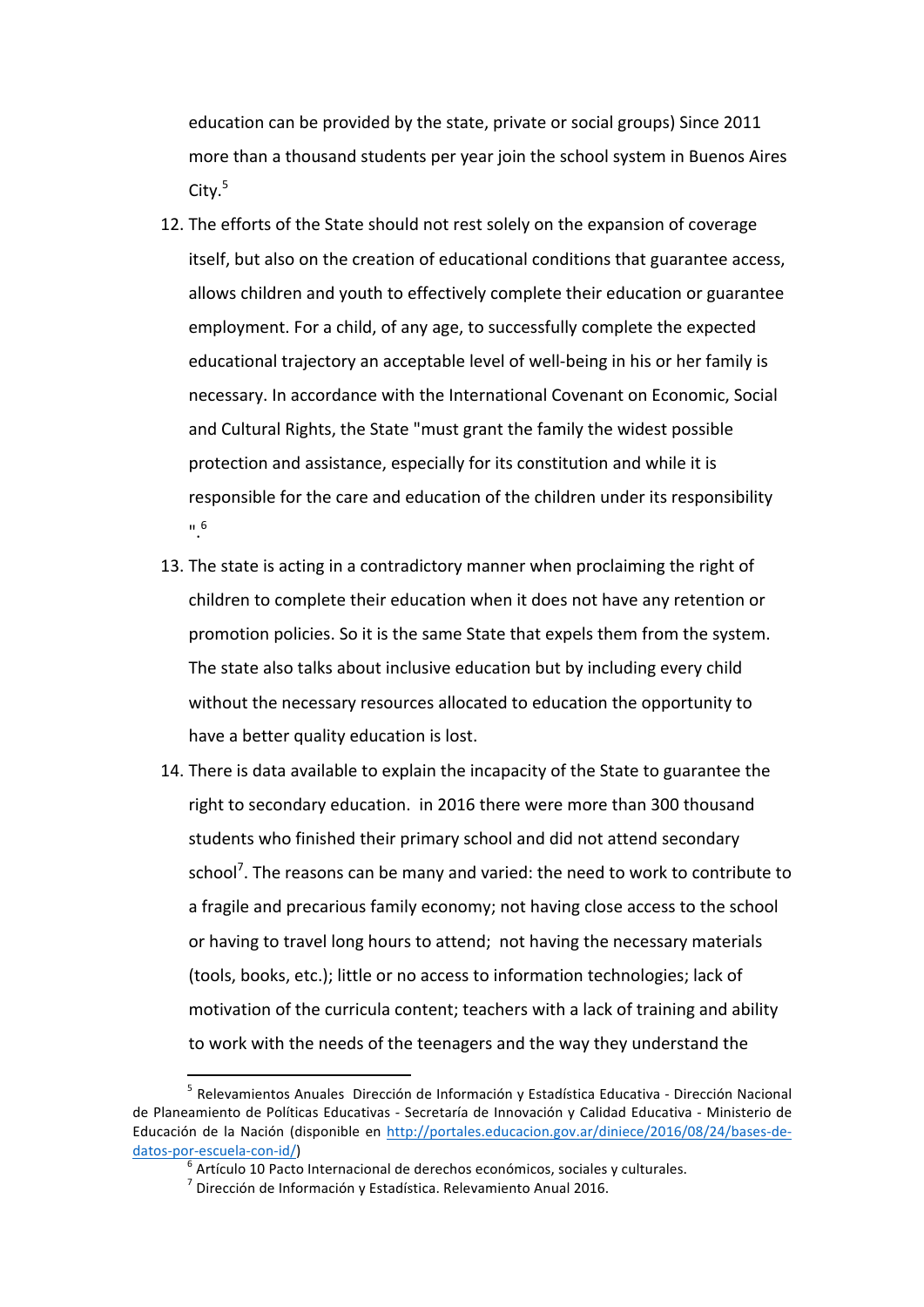world, themselves, etc.-, the methodology used for evaluation, and the level of communication teachers have with the students.

- 15. Of the 150 questionnaires given to adolescents between 13 and 17 years of age, 75% agreed that one of the reasons for not accessing education was the socio-economic situation of families,.15% of young people reported that some neighbourhood schools have been closed and that children living in the surrounding neighbourhoods do not have the same access opportunities. 5% of the total interviewees spoke of the lack of motivation and interest of the students in attending school, since the contents, in their words, "are useless". Finally, 5% of those surveyed considered homelessness as a barrier to their education, abandoned by their families and are abandoned by the State.
- 16. Regarding the barriers to completing studies, this coalition has observed in the questionnaires that many adolescents refer to family and personal problems that they face during their schooling which have a direct impact on their performance and motivation for learning. Also the lack of a life plan is noted, the product of multiple variables, with the precariousness of schools and poverty in families a key factor.
- 17. Abandonment and repetition tend to maintain the intergenerational transmission of poverty, perpetuating the reproduction of inequality, with merit and personal effort as the only way to complete secondary education.
- 18. State policies, such as "Argentina Enseña y Aprende. Plan Nacional de Acción 2016-2021 ", seem to ignore or deny, the economic and family context from which the student arrives at school. Personal effort and merit can be demanded when the student has their basic needs met and their rights are not violated, otherwise it increases frustration at seeing that they cannot achieve the objectives that are proposed to them.
- 19. The lack of involvement of the national state in the conduct of the educational policy of the country; the privatization and commercialization of education and the systematic reduction of resources destined to finance education $^8$ , have a critical effect on the education system, particularly the public-school sector.

 $8$  Other way to understand the loss of budgetary hierarchy of education is through its participation in the total budget: 7.4% in 2015; 7.8% in 2016 and 6.8% in 2017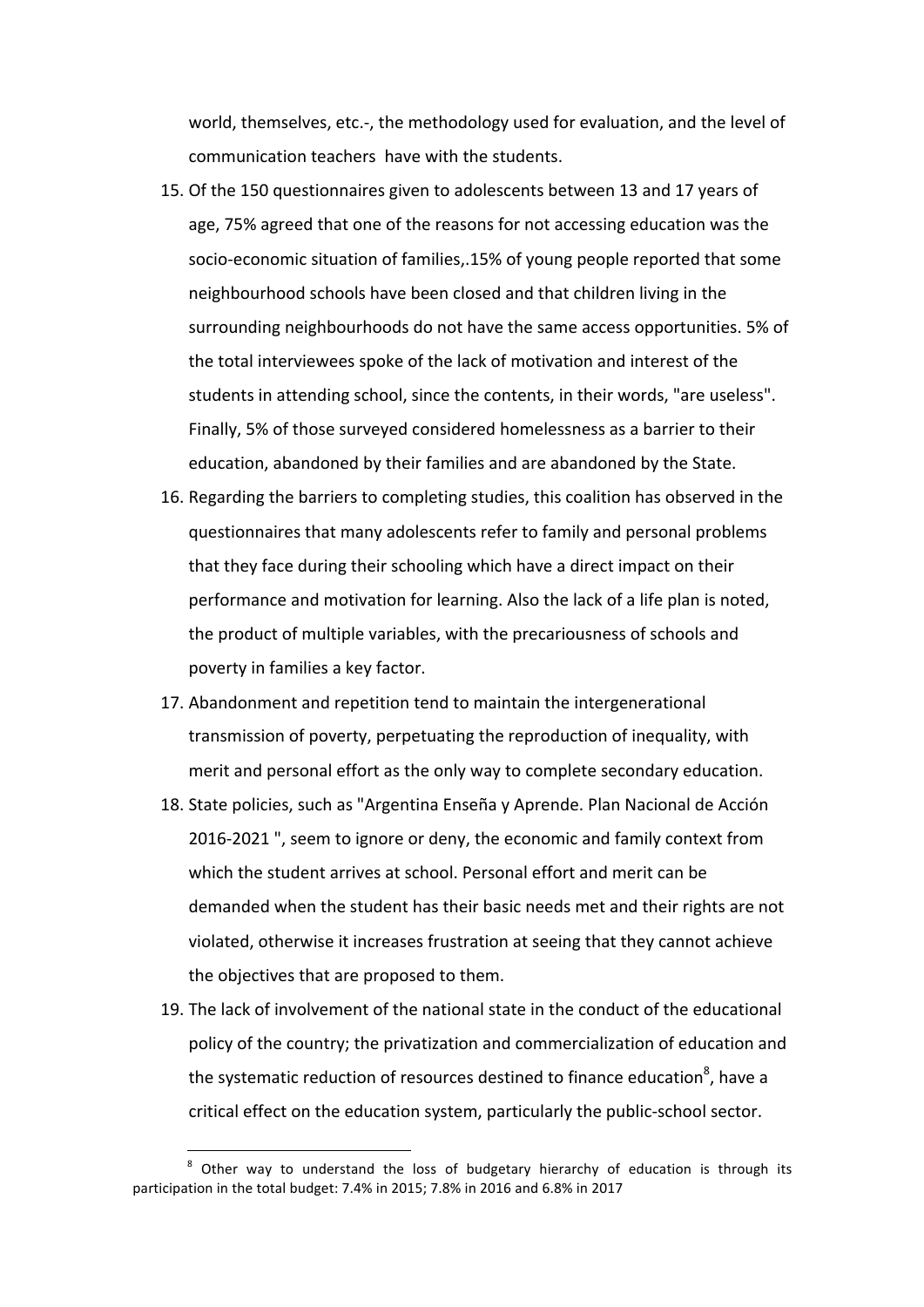20. To support this report, this coalition has chosen four indicators that will allow visualisation of the educational reality in Argentina presented in the previous paragraphs in a more statistical way: the rates of repetition, of promotion, the intra-annual abandonment and level of public spending on education.

#### **School repetition**

- 21. Repetition occurs when a student does not satisfactorily pass a school year and because of that is forced to repeat the course again. In Argentina, according to the NGO *Argentinos por la Educación<sup>9</sup>,* repetition rates in primary school are relatively low and in 2016 represented 2.2% of all students throughout the country.
- 22. However, the repetition rates in secondary school, are more worrisome. The percentage of repetition among high school students nationwide was 10.1% in 2016, which means that one out of every ten students who attend secondary school, (without discriminating between private and public management), must repeat their school year.
- 23. If figures for private and public schools are separated it can be seen that in 2016 the repetition rate in public schools was 12.5% while in private schools, it was 3.7%. The gap is considerable and it is a concern that public management institutions have such high levels of repetition since it is those establishments that have the greater number of students.
- 24. Responsibility for education is delegated by the national state and each province is autonomous in terms of financing and developing education in its territory, but always in accordance to the national education law 26,206 enacted in 2006. This law in article 11, paragraph 1 states that the quality of education and opportunities and possibilities provided should be consistent without regional imbalances or social inequities.
- 25. Deeper analysis of repetition rates at the national level through observation of the provincial indices reveals that, at least in secondary school, equality in

 $9$  Argentinos por la Educación, recover form http://argentinosporlaeducacion.org/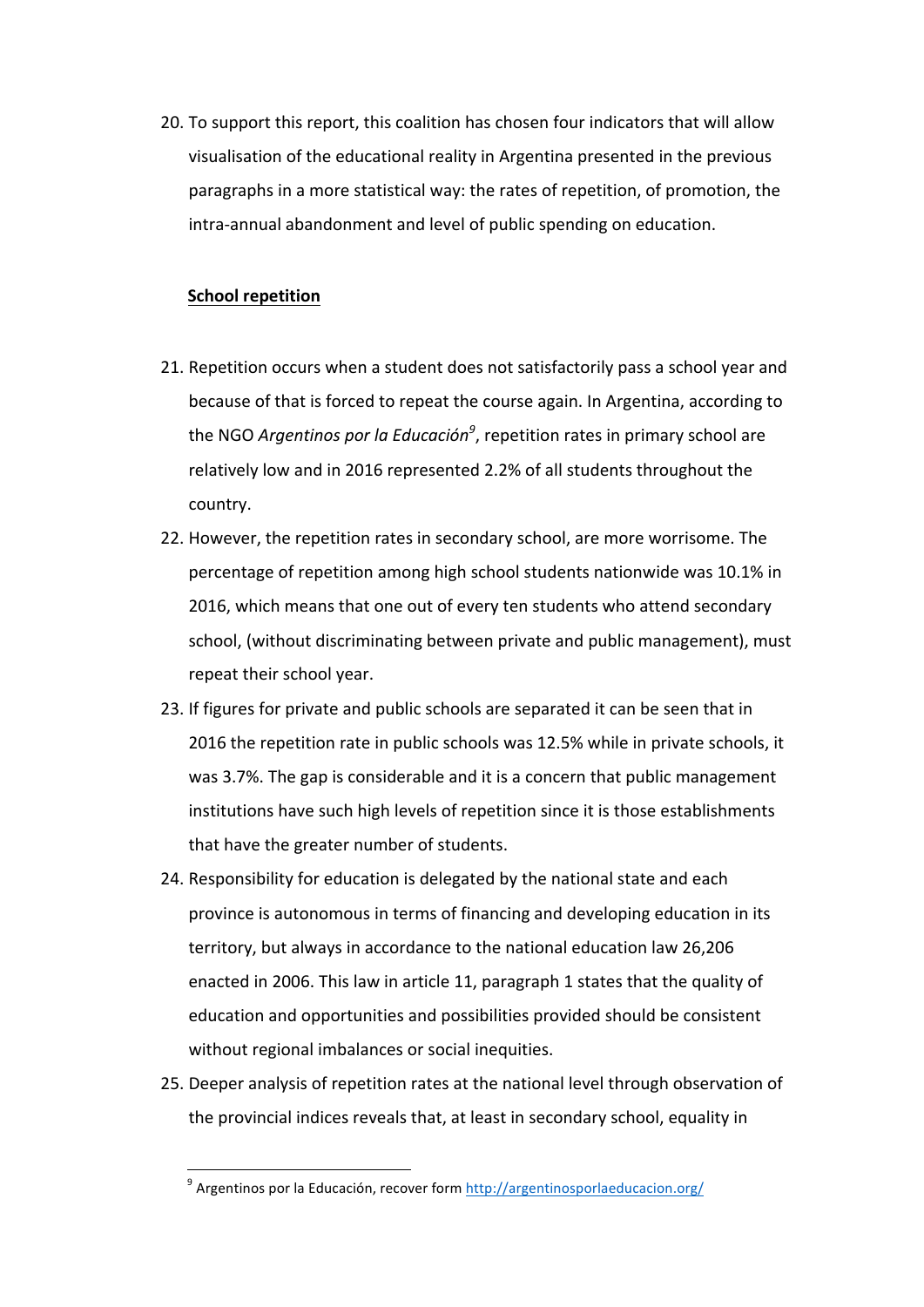educational outcomes is not fully guaranteed. In 2016, La Rioja was the province with the lowest repetition rate in the country at 3.3% whilst at the other extreme the province of Santa Cruz has an 18.9% repetition rate. Thus almost two students out of ten repeat the year because they do not meet the minimum requirements.

26. The wide difference between the provinces makes it necessary to ask whether the national state enforces the education law and if so, how can it find ways to alleviate the unequal situation among provinces. Finally, and more importantly, it should be noted that one of the consequences related to school repetition is school drop-out and for that reason the problem of repetition is very important.

#### **Effective Promotion Rates**

- 27. Since the last reform of the education law in 2006, secondary education became compulsory for all students in the country. This was a very important advance towards full enjoyment of the human right to a quality education.
- 28. Whilst the aforementioned law makes primary and secondary education compulsory, in reality it is often not the case. The effective promotion rate (E.P.R) according to the National Institute of Statistics and Census of Argentina (INDEC) is the percentage of students enrolled in a grade or year level, who enrol as new students in the next grade / year in the following school year.
- 29. The E.P.R. indexes for primary schools, according to Argentinos por la Educación, overall, was 97.3% in 2016 which is a very high number. However, in the case of secondary schools the number drops almost twenty points to 78%. It is understandable that there are differences between these rates since the primary school enjoys its obligatory character for much longer than the secondary school, however it must be noted that it takes a lot of work to achieve the full enjoyment of the right to education.
- 30. If the indicators from the different provinces are examined more closely a differences in the numbers can be seen. The district with the highest effective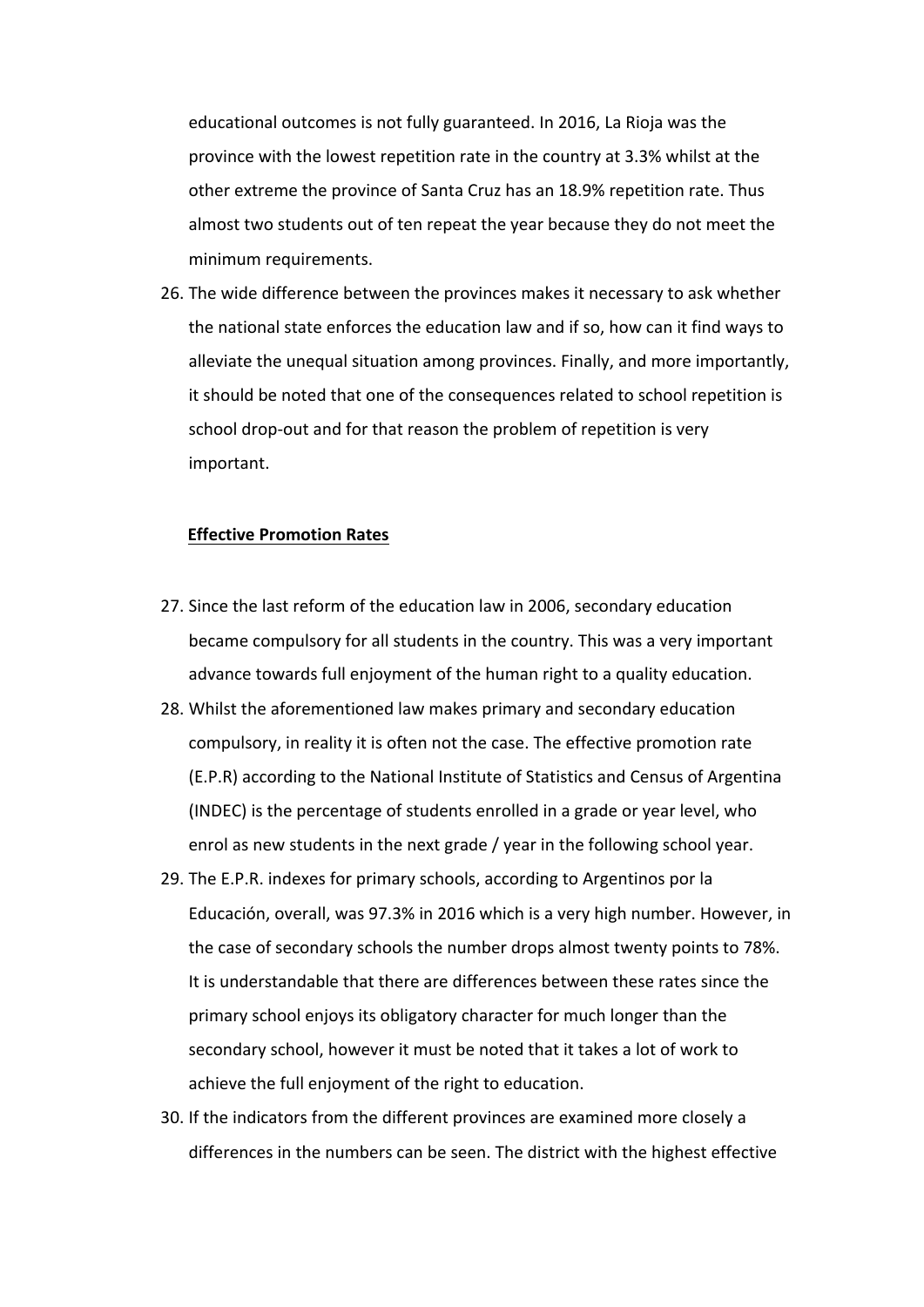promotion rate is again La Rioja with 85.1% and the district with the lowest percentage of E.P.R. is Santa Cruz with almost 67.6%.

- 31. Both in the case of the repetition rate and in the case of effective promotion, the demonstrates the disparity that exists in the indicators of the educational quality of different provinces.
- 32. It is not the intention of this report to demonize the management of the provinces but rather to emphasize that the indexes referring to education are very different among the districts, and that this disparity impacts on access to education or educational quality of girls, boys and adolescents.

#### **Intra-annual abandonment**

- 33. The intra-annual dropout rate is the percentage of students who leave their educational establishment without requesting a transfer to another school. Taking statistics from all over the country and including both private and public schools, according to the Argentinos por la Educación platform between 2011 and 2016 the percentage of the intra-annual drop-out rate declined, indicating that there are fewer and fewer students leaving the school. We commend the efforts of the Argentine state to ensure the completion of studies by their students.
- 34. However, again if a detailed study of the performance of the provinces is made, great inequalities among the districts are again revealed, resulting in disparate rates of access and educational quality. This difference in the performance of the provinces is particularly the case with secondary schools.
- 35. The districts with the lowest intra-annual dropout rates in secondary school are Chubut and Tierra del Fuego with 1% of students leaving school. On the other hand, those with the highest percentage are Misiones and Santa Fe with 5.5% and 5.3% respectively.
- 36. What does this mean? The analysis of provincial statistics proves the inequalities that exist in the Argentine educational system. The figures in this section differ five-fold from each other, and the consequences of these differences have a direct impact on the education of adolescent children.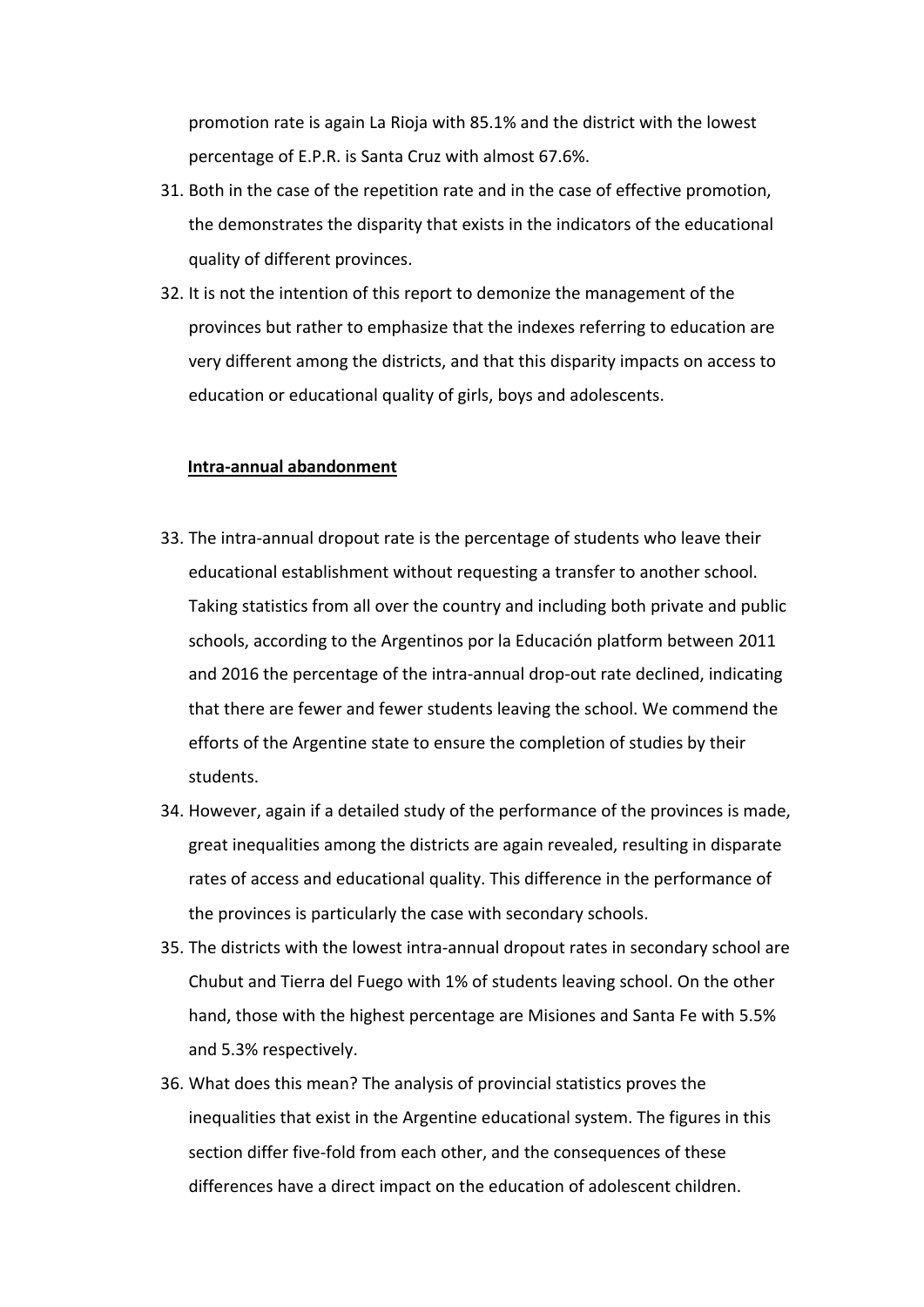#### **Public Expenditure on Education**

- 37. According to the Law on Educational Financing (Ley de Financiamiento Educativo 26,075), Article N  $\degree$  3, Argentina must designate 6% of GDP to education. This was valid between 2006-2010, and the Law of National Education, in Article N  $^{\circ}$  9, says that, once this amount is reached, it cannot be reduced. This can be seen as an effort that Argentina is making to reach this goal. Since 2004, Argentina has begun to raise public expenditure on education reaching 5.8% of GDP in 2016, according to data released by the World Bank<sup>10</sup>.
- 38. Whilst the average expenditure per secondary student, has undergone a constant increase since 2011, reaching an average of forty-one thousand pesos -per student, per year- in 2016; if the corresponding inflation correction is made, it is seen that this expense flattened and even showed a decrease in the last year in which data was available.
- 39. Academic literature agrees that public education, in Argentina, is losing students, while private schools are increasing their enrolment. Although, part of the public expenditure on education is destined to finance part of the privately managed schools (as subsidies to teaching salaries), this movement is cost-effective to educational financing. The expenditure made by private schools per student is less than the expense if that student were in public school. This should have an impact on financing public education, since resources are being optimized with migration from one sector to another. According to a report made by CIPPEC<sup>11</sup> presented in February 2018, between 2003-2015 the percentage of resources destined to the private sector fell 1.4 points at the national level,. In addition, the evolution of expenditure per student of the private sector as a percentage of expenditure per student of the state sector fell 14.3 points in the same period. More families are choosing private schools, and in percentage terms the state is transferring less money. So, it can be concluded that with the same resources transferred to the private

<sup>&</sup>lt;sup>10</sup> World Bank, recover from http://datos.bancomundial.org<br><sup>11</sup> Rivas, A, Dborkin, D (2018), ¿Qué cambió en el financiamiento educativo en argentina?, CIPPEC, recuperado de: https://www.cippec.org/wp-content/uploads/2018/02/DT-162-EDU-Financiamiento-educativo\_2018-01-VF-2.pdf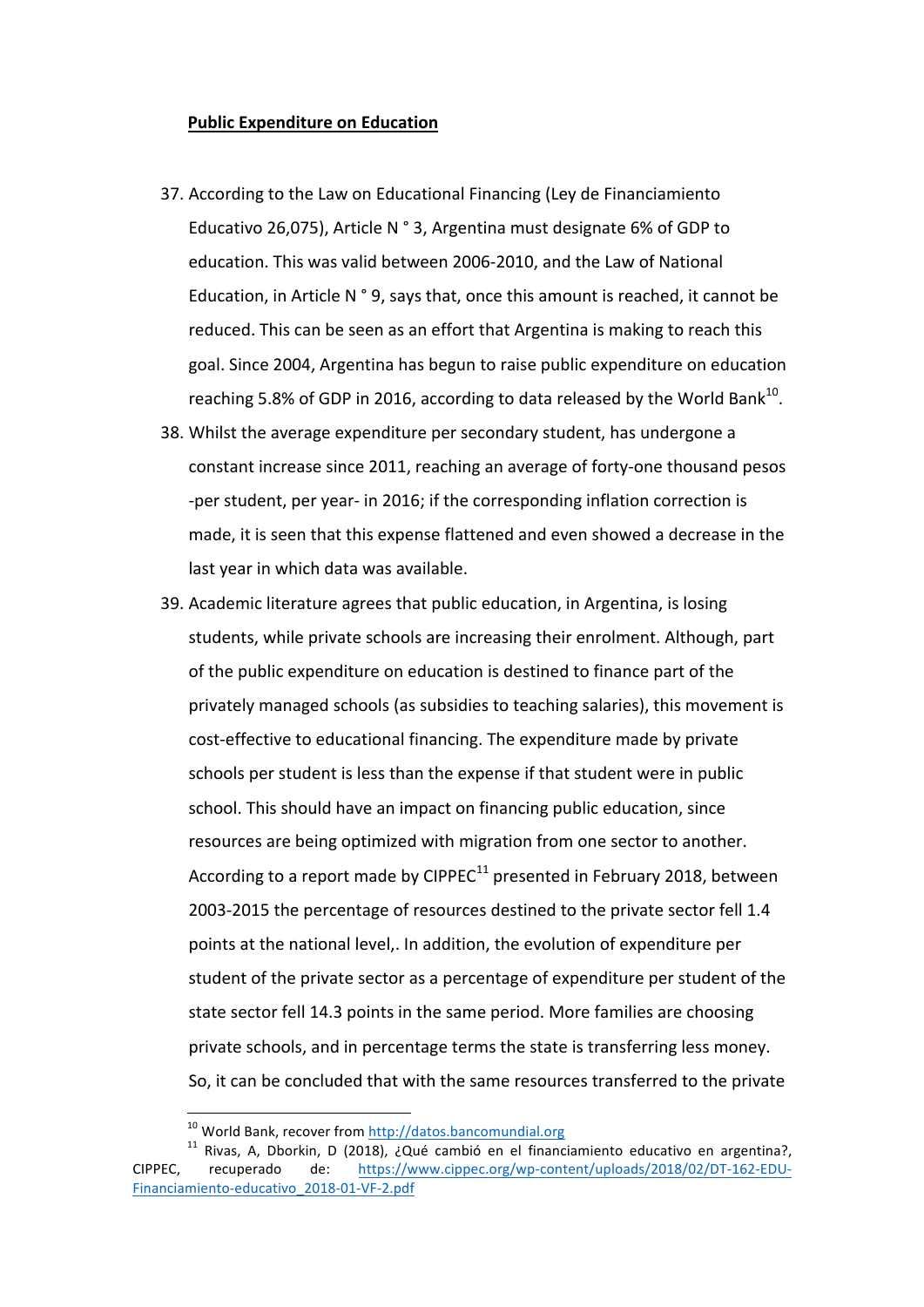sector, the same or greater number of students can be absorbed by them. This frees the public sector from facing an expense that it would be unable to afford.

- 40. According to the same CIPPEC report in Argentina, 90% of resources allocated to education, is spent on teacher salaries -including transfers to the private sector- and there is little to cover building expenses or address educational policies. Although the migration to private schools is cost-effective in terms of educational financing, this does not seem to have an impact on the educational quality of students in the public sector, especially in the most unprotected sectors. Although, more investment does not mean more quality<sup>12</sup>, it can be said that there is an inefficiency in providing more resources to schools. Even though, more money is spent on education, it does not have any impact on the results of standardized quality tests, that are showing no improvement. Similarly with the internal efficiency indicators mentioned above.
- 41. On the other hand, the disparity between the provinces shows a great inequality in expense per student and, also, in educational expenditure that each one makes. For example, the four provinces that invest the most per student are: Tierra del Fuego, Santa Cruz, Neuquén and La Pampa, all have an expenditure of more than  $$50,000$  pesos per student, while Misiones, Corrientes, Salta and Santiago del Estero spend less than half, \$ 25,000 pesos. In this sense, if spending on education as a percentage of public spending is examined the disparity between provinces can be seen. For example, Buenos Aires, which spends the average amount of the country per student, earmarks 36.1% of its public spending for education. Tierra del Fuego, which invests the most, is ranked number 10, with 29.3% of public expenditure; Salta, ranked number 9, with 29.4%, is one of the provinces that least invests per student. There is no law in which stipulates a minimum, in terms of spending per student, to ensure a quality education. This decision is delegated entirely to each of the provinces.

 $12$  Narodowski, M, (2018), El colapso de la Educación, Buenos Aires, Argentina, Paidós.